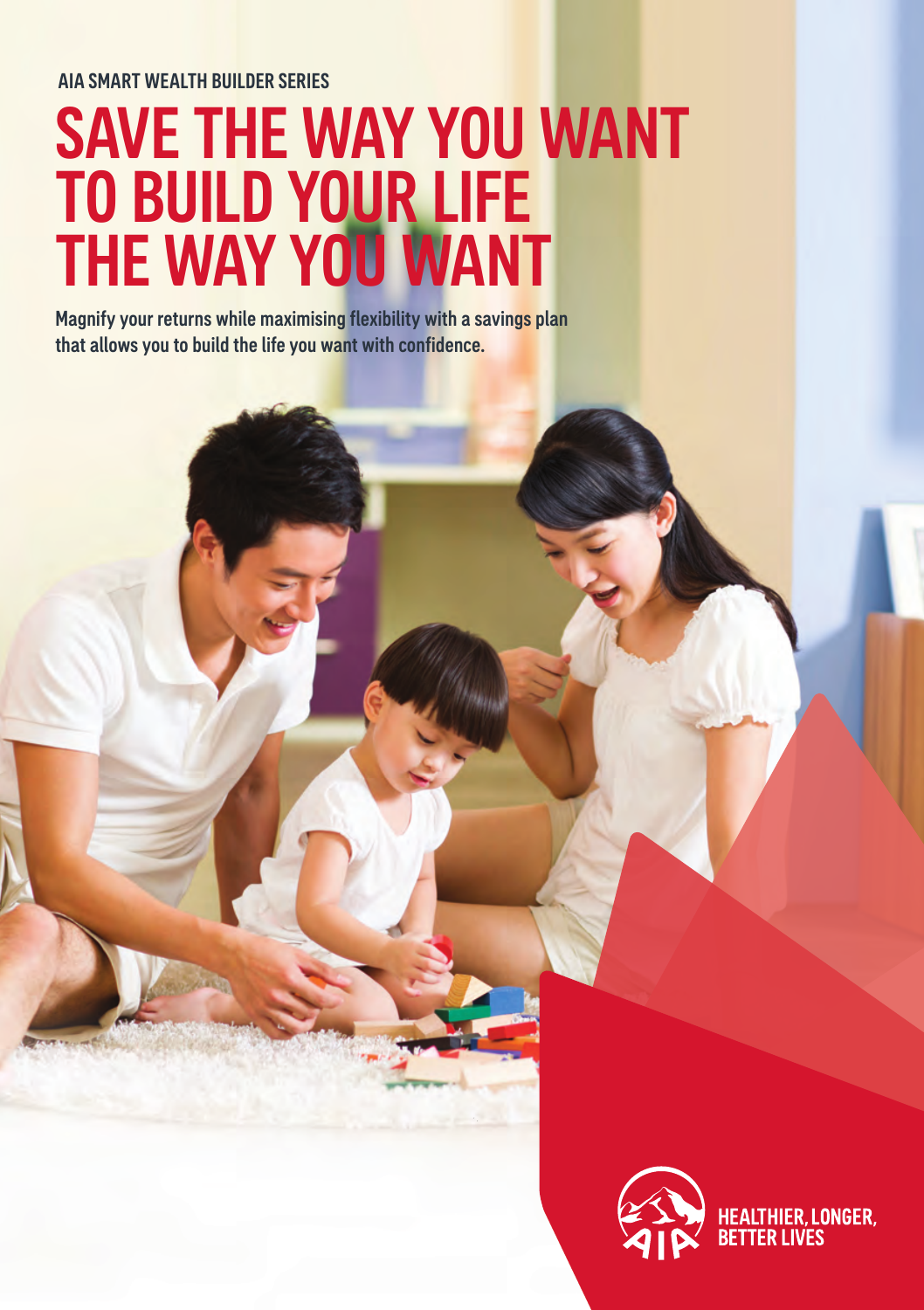# With every life stage change comes new goals

### Are your financial plans keeping pace?

Goals are often drivers to why you work hard in life. Be it supporting your child through a good education, enjoying a fruitful retirement, or simply leaving a legacy behind. However, the demands of everyday life often leave us with the challenge of preparing our financials towards fulfilling all the goals we have.

**AIA Smart Wealth Builder series (AIA Smart Wealth Builder and AIA Smart Wealth Builder (II))** takes the load off by letting you do all that with just one plan. It puts your savings on autopilot, allowing you to magnify your savings while having the flexibility to withdraw the funds to support whatever goals you may have along the way.

PAGE 1 | **SAVINGS** AIA SMART WEALTH BUILDER SERIES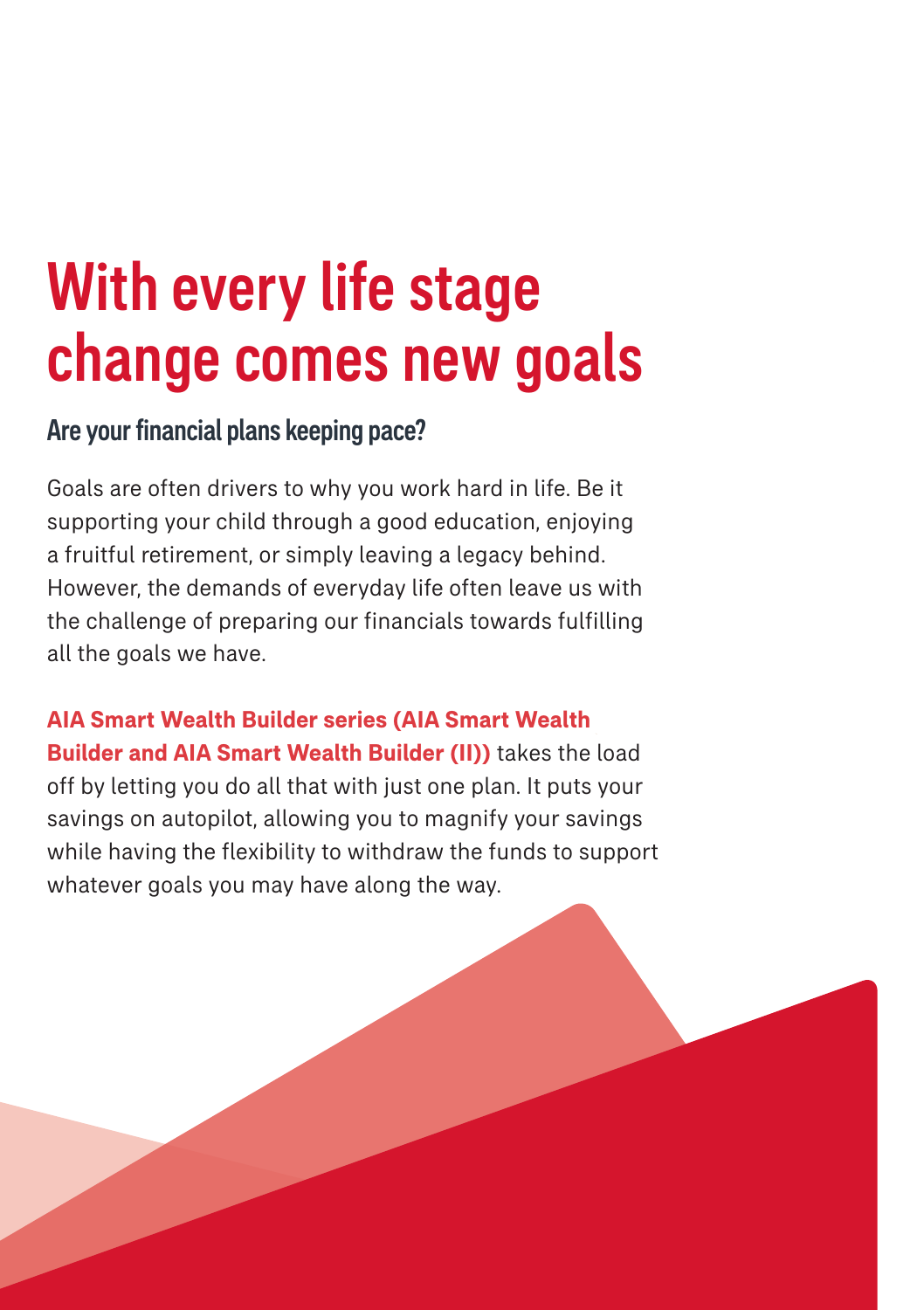# Benefits that keep pace with your needs



#### **Maximise your savings**

Get the financial confidence to fulfil your goals, whatever and whenever they may be.

- Grow your savings in the long run with potentially higher returns as you earn guaranteed cash value and non-guaranteed bonuses up to age 125.<sup>1</sup>
- Enjoy 100% capital guaranteed<sup>2</sup> from the end of the 13<sup>th</sup> (for AIA Smart Wealth Builder plan in USD) or as early as the end of the 15<sup>th</sup> (for AIA Smart Wealth Builder (II) plan in SGD<sup>3</sup>) policy year, meaning that regardless of market performance, the total premiums that you have paid will be fully secured.



### **Financial flexibility**

Your life, your plan, your choice – build it just the way you want.

- Choose the premium payment term that best suits your needs  $-$  single premium, 5, 10, 15, or 20 years<sup>4</sup>.
- Choice of saving your money in either SGD or USD<sup>5</sup>. .
- The choice of how you want to save is yours with the option to let your wealth accumulate in the long run or to withdraw<sup>6</sup> your savings to fund key goals.



### **Assurance for all that matters** Because it's not just about the savings.

- Long-lasting protection<sup>7</sup> against death, total and permanent disability<sup>8</sup>, and terminal illness.
- You may choose to appoint your spouse or child (below age 16) as the secondary insured<sup>9</sup>, ensuring that should you pass on, the plan will continue without interruption. You may also appoint yourself if the plan is bought for your child or spouse.

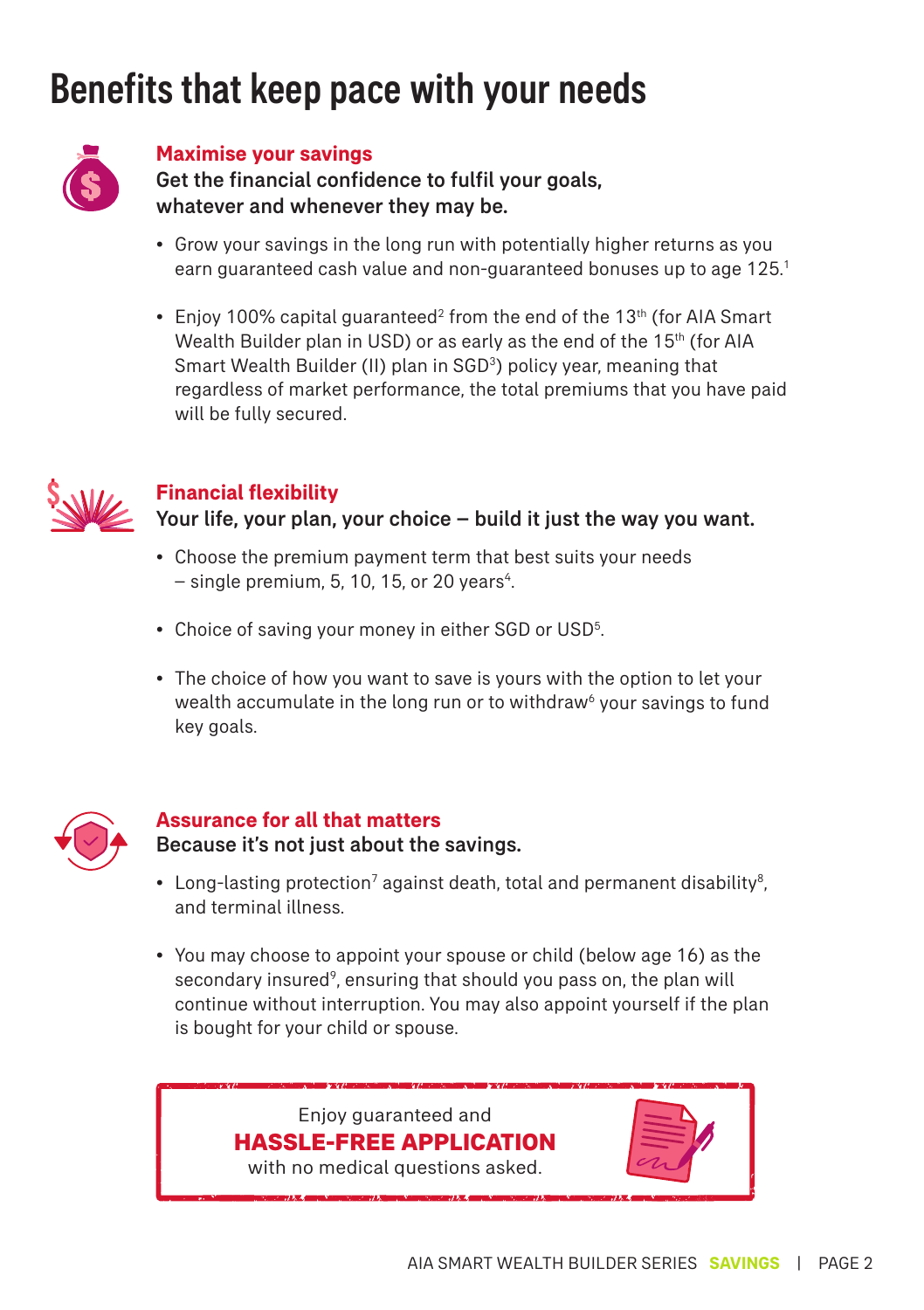## Ensure that your changing life goals are met while building up a wealth legacy for the next generation



\*Assuming no withdrawals were made.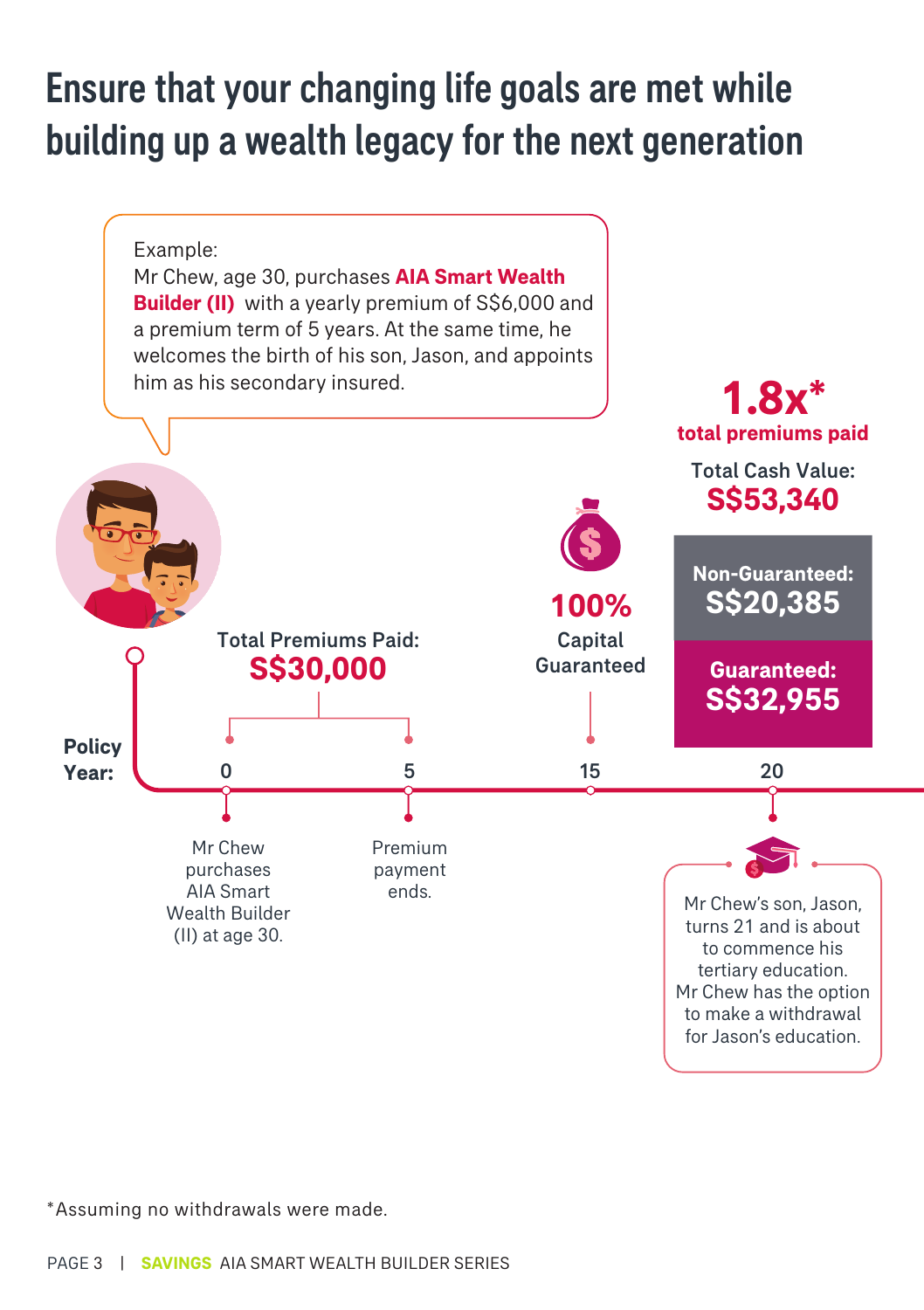

**Note:** Figures quoted in the example are for illustrative purposes only and are based on the illustrated investment rate of return of 4.25% p.a. Based on an illustrated investment rate of return of 3.00% p.a., the total cash value of the plan at the end of policy years 20, 35, 50, and 65 are S\$42,284, S\$63,458, S\$94,418, and S\$140,227 respectively. The bonus rates are non-guaranteed and the actual benefits payable may vary according to the performance of the participating fund. You are advised to refer to the policy illustration for more information.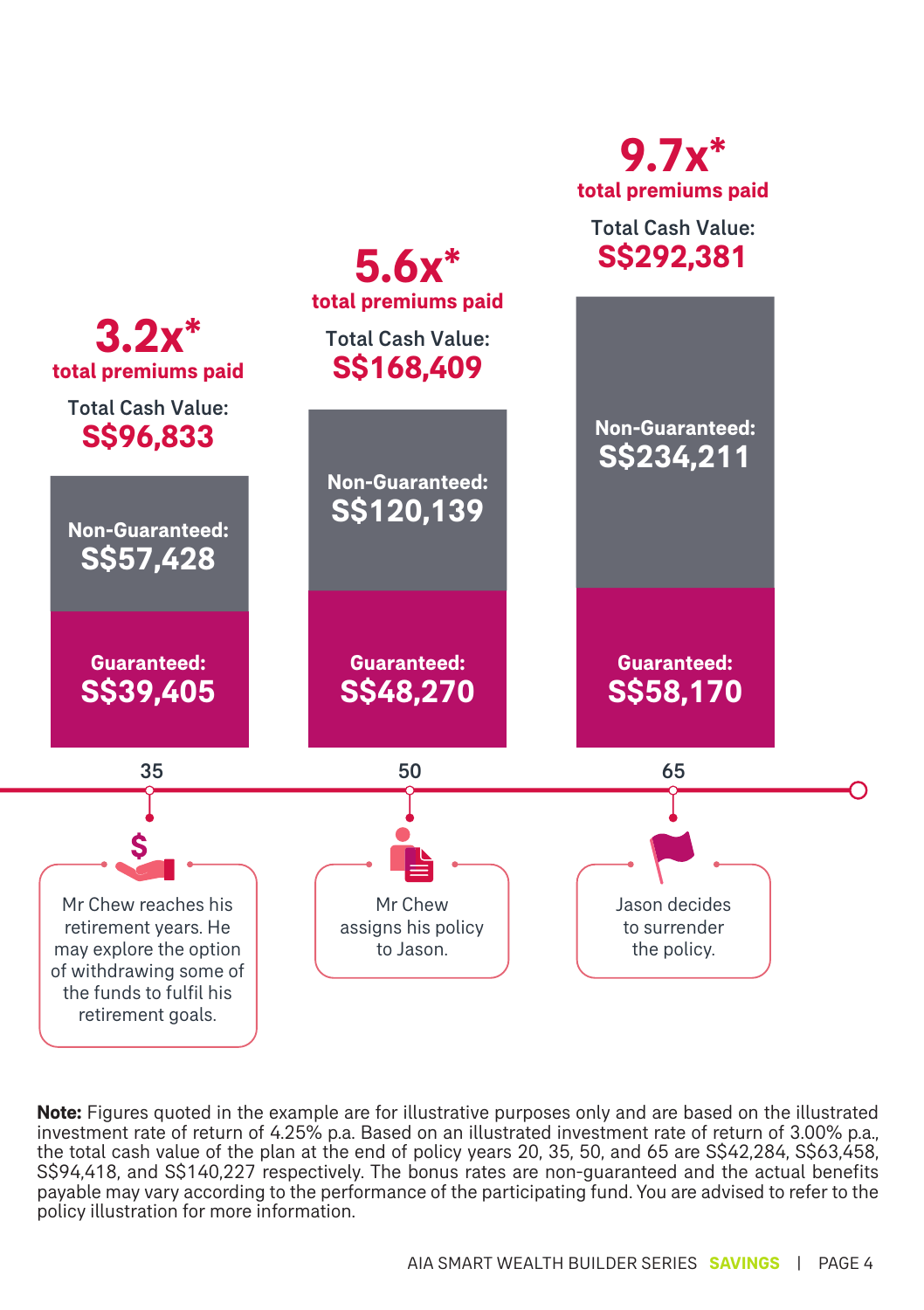#### **General Notes:**

There are certain conditions whereby no benefits will be payable. You are advised to read the relevant policy contract for details

- 1 This plan matures on the policy anniversary on which the original insured is age 125 (last birthday).
- <sup>2</sup> The amount of capital guaranteed is based on the annual premium of the basic plan only and it is on the condition that all premiums are fully paid.
- 3 For the AIA Smart Wealth Builder (II) plan, 100% capital guaranteed will start at the end of the 15<sup>th</sup> policy year for single premium, 5 or 10 years regular premium plan or 20<sup>th</sup> and 25<sup>th</sup> policy year for 15 or 20 years regular premium plan respectively.
- <sup>4</sup> For AIA Smart Wealth Builder, only single and 5 years premium payment term options are available.
- 5 AIA Smart Wealth Builder plan available in USD and AIA Smart Wealth Builder (II) plan available in SGD.
- 6 Any partial withdrawal of the policy values or the accrued bonuses will reduce the long-term value of the plan.
- $7$  The death, total and permanent disability, and terminal illness benefit will be the higher of 105% of total premiums paid or (i) 101% of the guaranteed cash value and (ii) any bonuses which you have not surrendered, less any amounts owing to us. Your policy will terminate once any of the above has been paid out.
- <sup>8</sup> Total and permanent disability benefit will cease at age 70.
- The secondary insured can only be appointed by the original policyholder. Upon the passing of the insured, no death benefit will be payable as the secondary insured will take over as the new insured (subject to approval by AIA). There will be no changes to the original premium payment term and policy term. Any optional riders that are attached will also be terminated unless premium waiver benefit has been activated. This feature is not applicable for SRS policy.

#### **Important Notes:**

This insurance plan is underwritten by AIA Singapore Private Limited (Reg. No. 201106386R) ("AIA"). All insurance applications are subject to AIA's underwriting and acceptance. This brochure is not a contract of insurance. The precise terms and conditions of this plan, including exclusions whereby the benefits under this plan may not be paid out, are specified in the policy contract. You are advised to read the policy contract. You are recommended to read the product summary and seek advice from an AIA Financial Services Consultant for a financial analysis before purchasing a policy suitable to meet your needs.

As buying a life insurance policy is a long-term commitment, an early termination of the policy usually involves high costs and the surrender value, if any, that is payable to you may be zero or less than the total premiums paid. You should consider carefully before terminating the policy or switching to a new one as there may be disadvantages in doing so. The new policy may cost more or have fewer benefits at the same cost.

If you choose to receive payment from your AIA Smart Wealth Builder plan in any currency (including Singapore dollars) other than US dollars, our prevailing exchange rates shall apply. Any currency conversion is subject to currency exchange rate fluctuations, which may be highly volatile.

Protected up to specified limits by SDIC. This advertisement has not been reviewed by the Monetary Authority of Singapore.

The information is correct as at 1 July 2021.

#### PAGE 5 | **SAVINGS** AIA SMART WEALTH BUILDER SERIES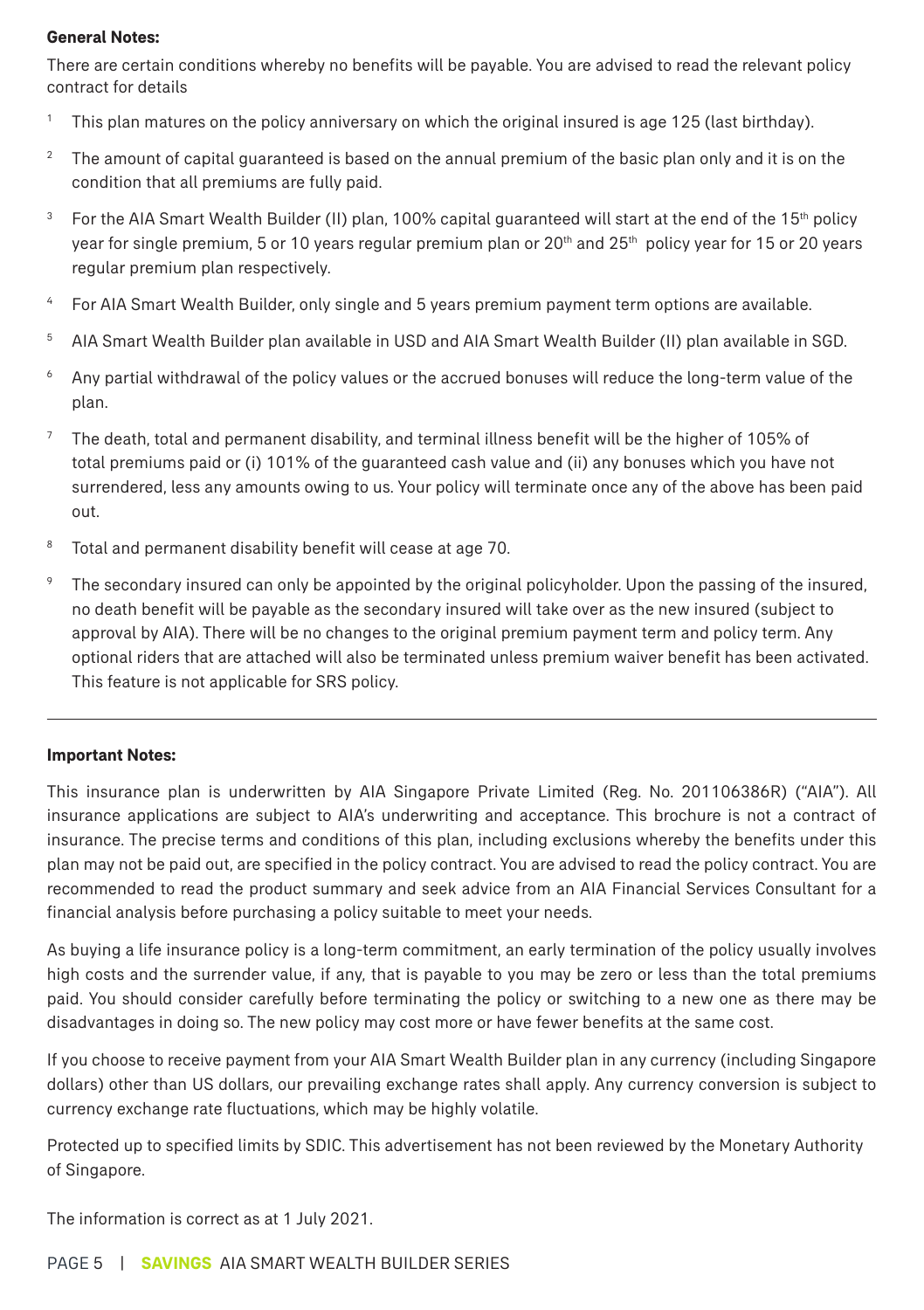## About AIA

AIA Group Limited and its subsidiaries (collectively "AIA" or the "Group") comprise the largest independent publicly listed pan-Asian life insurance group. It has a presence in 18 markets – wholly-owned branches and subsidiaries in Mainland China, Hong Kong Special Administrative Region, Thailand, Singapore, Malaysia, Australia, Cambodia, Indonesia, Myanmar, the Philippines, South Korea, Sri Lanka, Taiwan, Vietnam, Brunei, Macau Special Administrative Region, New Zealand, and a 49 per cent joint venture in India.

The business that is now AIA was first established in Shanghai more than a century ago in 1919. It is a market leader in Asia (ex-Japan) based on life insurance premiums and holds leading positions across the majority of its markets. It had total assets of US\$326 billion as of 31 December 2020.

AIA meets the long-term savings and protection needs of individuals by offering a range of products and services including life insurance, accident and health insurance and savings plans. The Group also provides employee benefits, credit life and pension services to corporate clients. Through an extensive network of agents, partners and employees across Asia, AIA serves the holders of more than 38 million individual policies and over 16 million participating members of group insurance schemes.

AIA Group Limited is listed on the Main Board of The Stock Exchange of Hong Kong Limited under the stock code "1299" with American Depositary Receipts (Level 1) traded on the over-the-counter market (ticker symbol: "AAGIY").